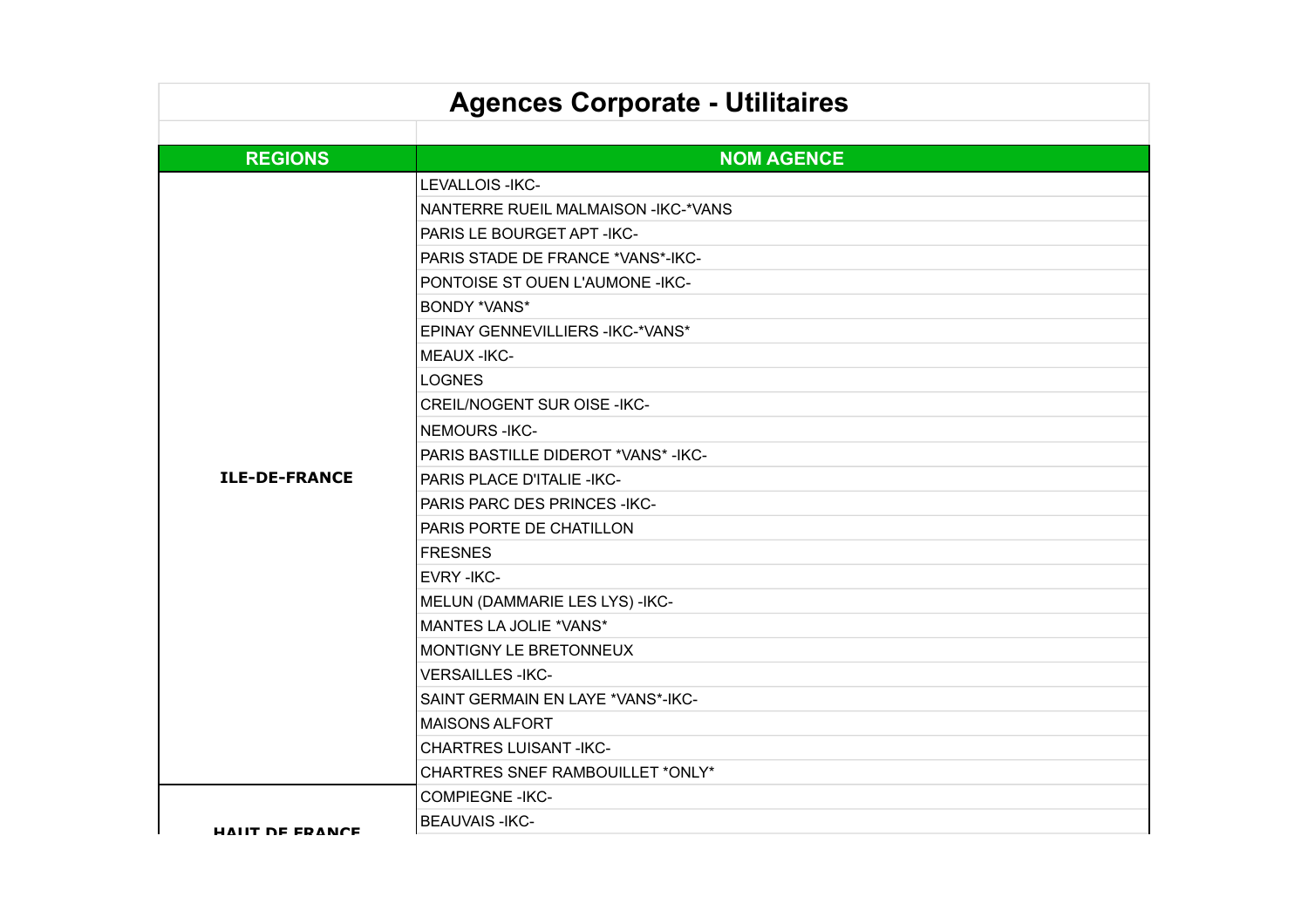| <b><i>NAUI DE FRANCE</i></b> | <b>VILLE NEUVE D'ASQ</b>                |
|------------------------------|-----------------------------------------|
|                              | <b>CHATEAU THIERRY -IKC-</b>            |
|                              | <b>GIEN-IKC-</b>                        |
|                              | <b>ORLEANS OLIVET -IKC-</b>             |
|                              | <b>ORLEANS FLEURY LES AUBRAIS -IKC-</b> |
| <b>CENTRE-VAL DE LOIRE</b>   | <b>MONTARGIS-IKC-</b>                   |
|                              | LOUVIERS-IKC-                           |
|                              | <b>TAVERS</b>                           |
|                              | <b>PITHIVIERS</b>                       |
|                              | CAEN DT-IKC-                            |
|                              | SAINT MALO TGV - IKC-                   |
|                              | <b>CAMBRAI-IKC-</b>                     |
|                              | <b>BETHUNE GARE -IKC-</b>               |
|                              | LILLE LESQUIN TRUCKS - IKC-             |
|                              | <b>LAON -IKC-</b>                       |
|                              | <b>DOUAI-IKC-</b>                       |
|                              | <b>DIEPPE GARE -IKC-</b>                |
|                              | DUNKERQUE - IKC-* VANS*                 |
|                              | <b>ABBEVILLE -IKC-</b>                  |
|                              | LENS-IKC-                               |
|                              | <b>MAUBEUGE - IKC-</b>                  |
|                              | <b>VALENCIENNES-IKC-</b>                |
|                              | <b>CALAIS FERRY -IKC-</b>               |
|                              | <b>BOURGES-IKC-</b>                     |
| <b>NORD OUEST</b>            | <b>CHATEAUROUX -IKC-</b>                |
|                              | <b>NEVERS-IKC-</b>                      |
|                              | RENNES CESSON *VANS*-IKC-               |
|                              | LE HAVRE VILLE - IKC- * VANS*           |
|                              | ANGERS BEAUCOUZE *VANS*-IKC-            |
|                              | TOURS NORTH *VANS* - IKC-               |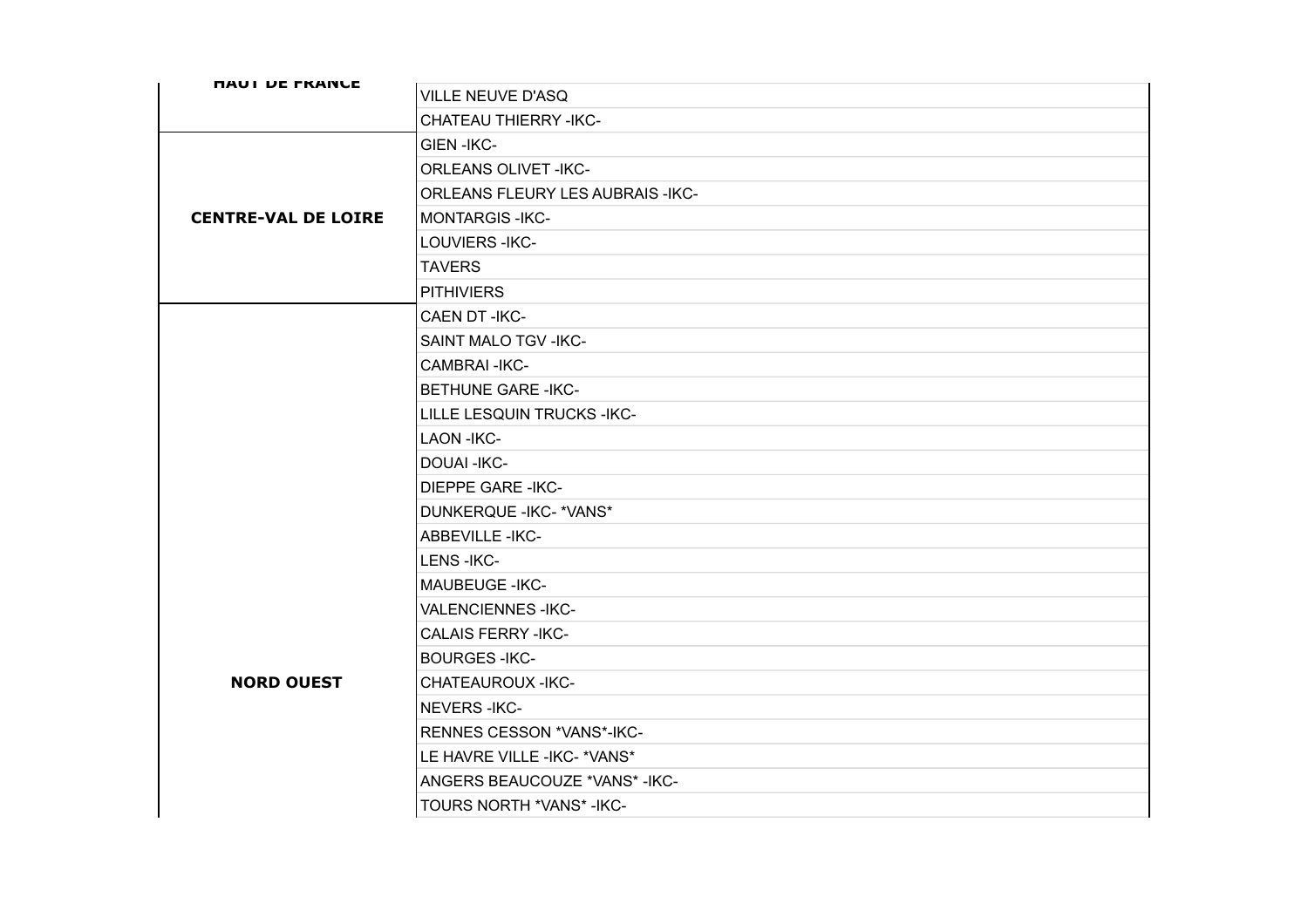|                  | ROUEN-IKC-                             |
|------------------|----------------------------------------|
|                  | EVREUX - IKC- * VANS*                  |
|                  | BERNAY *VANS* - IKC-                   |
|                  | <b>BLOIS - IKC -</b>                   |
|                  | <b>DINAN</b>                           |
|                  | <b>CAEN RRS-IKC-</b>                   |
|                  | <b>AMIENS BOVES -IKC-</b>              |
|                  | SAINT QUENTIN (AISNE) - IKC-           |
|                  | <b>ARRAS-IKC-</b>                      |
|                  | SOISSONS-IKC-                          |
|                  | STRASBOURG ECKBOLSHEIM - IKC           |
|                  | NANCY ESSEY *VANS* - IKC-              |
|                  | <b>METZ WOIPPY -IKC-</b>               |
|                  | <b>REIMS-IKC-</b>                      |
|                  | <b>COLMAR-IKC-</b>                     |
|                  | <b>CHARLEVILLE MEZIERES GARE -IKC-</b> |
|                  | <b>MULHOUSE - IKC-</b>                 |
|                  | <b>CHALONS EN CHAMPAGNE -IKC-</b>      |
|                  | THIONVILLE(YUTZ)-IKC-                  |
|                  | SAINT AVOLD - IKC-                     |
|                  | <b>DIJON CAP NORD -IKC-</b>            |
|                  | <b>DIJON MARSANNAY -IKC-</b>           |
| <b>GRAND EST</b> | <b>CHALON SUR SAONE -IKC-</b>          |
|                  | <b>AUXERRE-IKC-</b>                    |
|                  | <b>BEAUNE - IKC-</b>                   |
|                  | MONTBELIARD-IKC-                       |
|                  | <b>SENS-IKC-</b>                       |
|                  | LONS LE SAUNIER - IKC-                 |
|                  | <b>BESANCON-IKC-</b>                   |
|                  | TROYES-LA CHAPELLE SAINT LUC - IKC-    |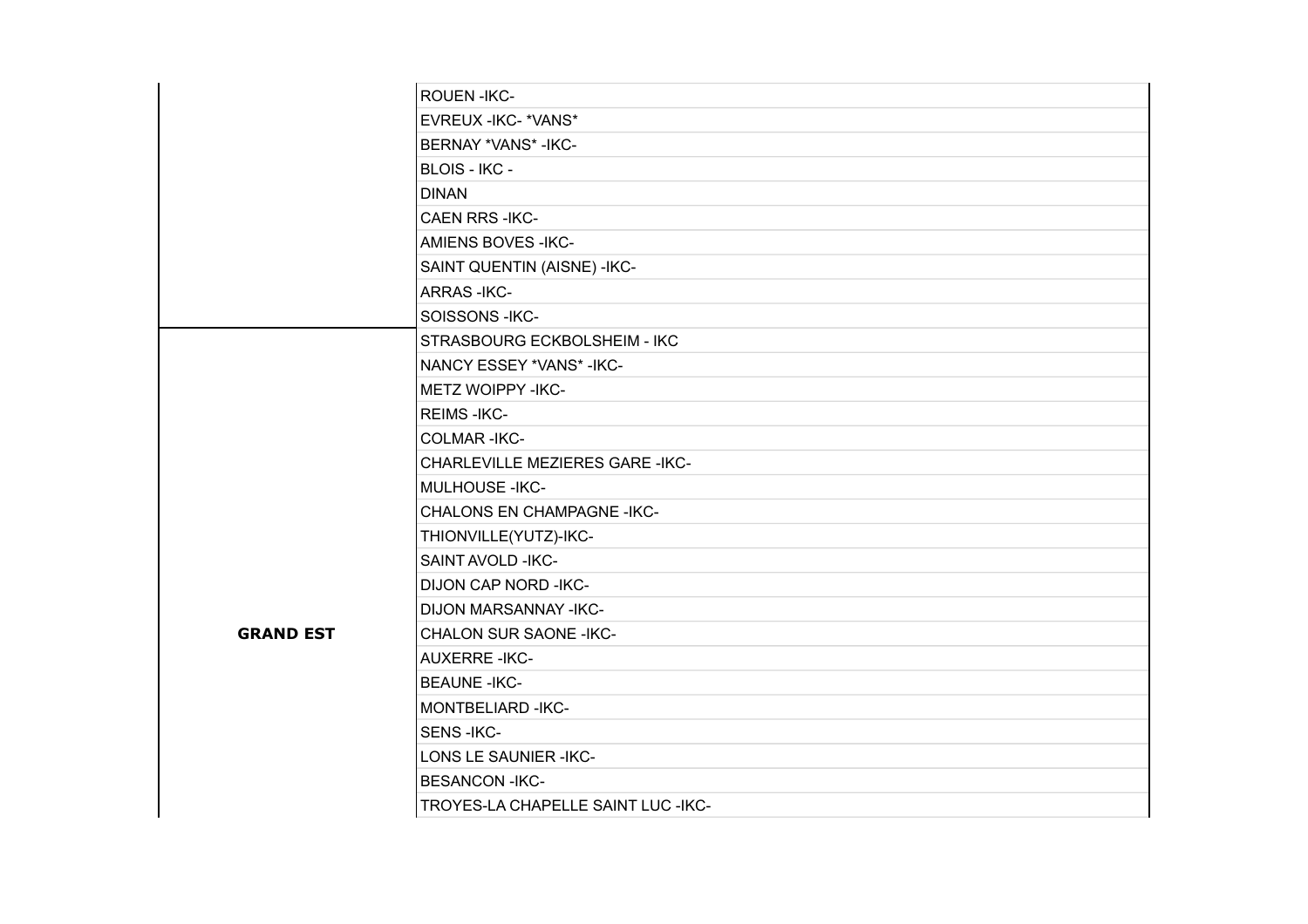|                           | CHAUMONT-IKC-                       |
|---------------------------|-------------------------------------|
|                           | DOLE-IKC-                           |
|                           | PONTARLIER-IKC-                     |
|                           | <b>MACON-IKC-</b>                   |
|                           | <b>LANGRES-IKC-</b>                 |
| <b>NOUVELLE AQUITAINE</b> | <b>GUERET</b>                       |
|                           | <b>MOULINS-IKC-</b>                 |
|                           | <b>CLERMONT FERRAND -IKC-</b>       |
|                           | <b>MONTLUCON -IKC-</b>              |
|                           | LYON EAST *VANS* - IKC-             |
|                           | <b>GRENOBLE ECHIROLLES -IKC-</b>    |
|                           | LYON VENISSIEUX - IKC- VANS -       |
|                           | <b>BOURG EN BRESSE-IKC-</b>         |
|                           | LYON SOUTH WEST BRIGNAIS-IKC-VANS   |
| <b>RHONE ALPES</b>        | SAINT ETIENNE DT *VANS*-IKC-        |
|                           | <b>VILLEFRANCHE SUR SAONE -IKC-</b> |
|                           | AMBERIEU EN BUGEY-IKC-              |
|                           | ALBERTVILLE-IKC-                    |
|                           | <b>MONTELIMAR-IKC-</b>              |
|                           | PIERRELATTE - IKC-                  |
|                           | MOUTIERS-IKC-                       |
|                           | <b>BOURG SAINT MAURICE -IKC-</b>    |
|                           | <b>VIENNE-IKC-</b>                  |
|                           | <b>LYON MARIETTON -IKC-</b>         |
|                           | MARSEILLE ARNAVAUX *VANS*-IKC-      |
|                           | MONTPELLIER WEST *VANS*-IKC-        |
|                           | AIX EN PROVENCE LA PIOLINE - IKC-   |
|                           | NIMES WEST KM DELTA *VANS*-IKC-     |
|                           | MARSEILLE CANEBIERE *VANS*-IKC-     |
|                           | MARSEILLE VALENTINE-IKC-VANS        |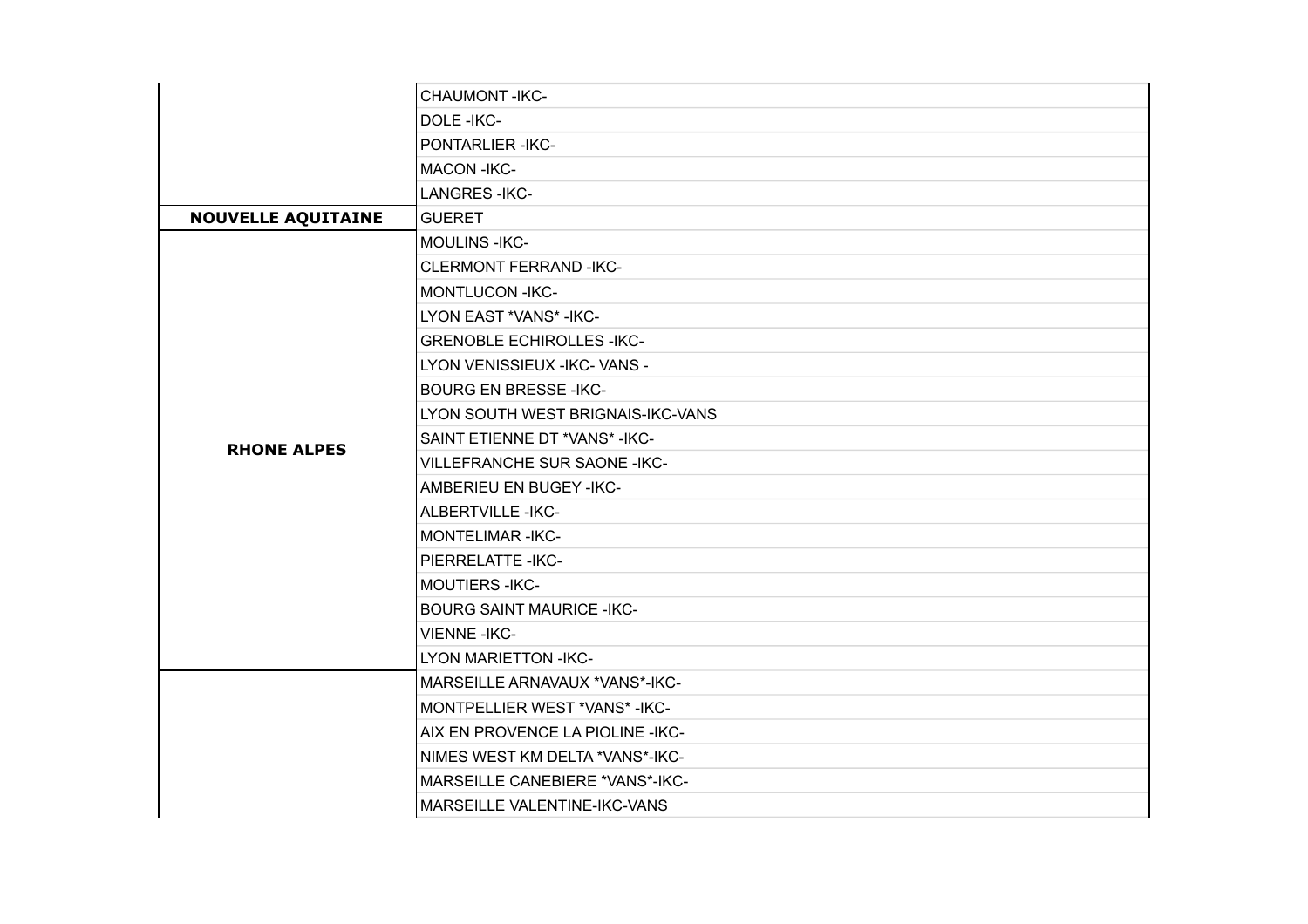| <b>PROVENCE</b>                           | SALON DE PROVENCE - IKC-            |
|-------------------------------------------|-------------------------------------|
|                                           | <b>MARSEILLE RABATAU -IKC-</b>      |
|                                           | VITROLLES *VANS* - IKC-             |
|                                           | MANOSQUE - IKC-                     |
|                                           | PERTUIS-IKC-                        |
|                                           | GAP-IKC-                            |
|                                           | NICE PLAINE DU VAR - IKC- * VANS*   |
|                                           | <b>ARLES-IKC-</b>                   |
|                                           | MARSEILLE PRADO VANS-IKC-           |
|                                           | <b>ANTIBES-IKC-</b>                 |
|                                           | <b>FREJUS - IKC-</b>                |
|                                           | Monaco                              |
|                                           | CANNES AIRPORT *VANS*-IKC           |
|                                           | <b>DRAGUIGNAN-IKC-</b>              |
| <b>COTE D AZUR</b>                        | <b>CAGNES SUR MER-IKC-</b>          |
|                                           | SAINTE MAXIME (NEAR ST TROPEZ)-IKC- |
|                                           | <b>BRIGNOLES-IKC-</b>               |
|                                           | <b>MENTON-IKC-</b>                  |
|                                           | <b>GRASSE-IKC-</b>                  |
|                                           | <b>FREJUS VALESCURE</b>             |
|                                           | AVIGNON COURTINE - IKC-* VANS*      |
| <b>AQUITAINE MIDI</b><br><b>PYRENNEES</b> | <b>BORDEAUX LE HAILLAN</b>          |
|                                           | TOULOUSE BLAGNAC GANELOUS*VANS-IKC- |
|                                           | PERPIGNAN POLYGONE NORTH-IKC-*VANS* |
|                                           | TOULOUSE COLOMIERS *VANS*           |
|                                           | TOULOUSE SUD LABEGE                 |
|                                           | <b>BEZIERS-IKC-</b>                 |
|                                           | <b>NARBONNE-IKC-</b>                |
|                                           | SETE-IKC-                           |
|                                           | RODEZ MARCILLAC - IKC-              |